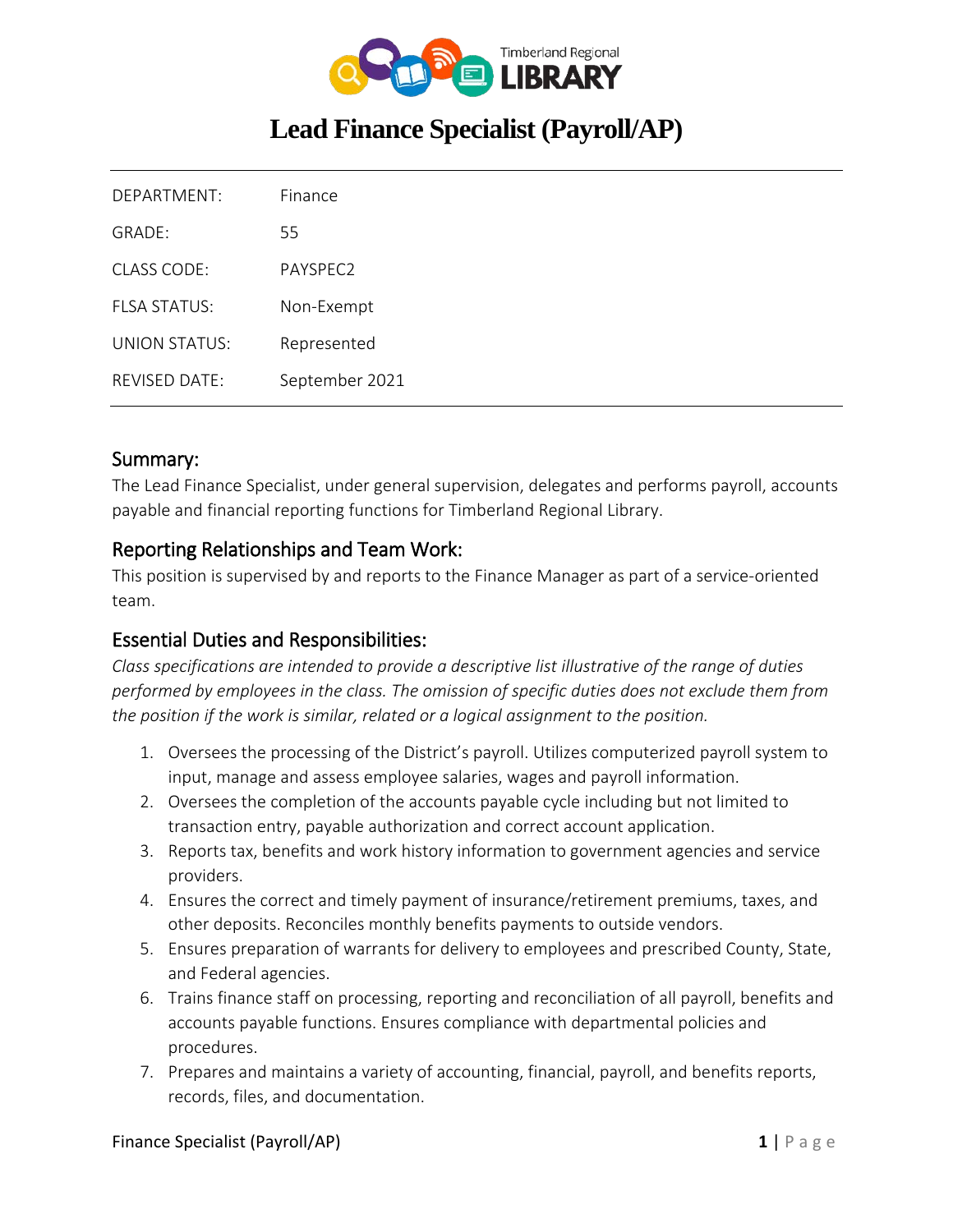- 8. Identifies and resolves financial and payroll discrepancies as required.
- 9. Responds to inquiries and maintains communication with District employees, management personnel, governmental agencies, and service providers regarding payroll and accounts payable related matters.
- 10. Performs other duties as assigned or required.

# Core Skills and Qualities:

*Employees are expected to demonstrate the following qualities at all times:*

- 1. Performing and coordinating a variety of payroll functions, including the timely and accurate payment and reconciliation of salaries and wages, payment records, employment taxes and benefits premiums.
- 2. Ensures the production of the accounts payable cycle, to include reviewing accounts payable transactions for departmental authorization and correct account application.
- 3. Ensuring proper authorization and coding for payment of invoices.
- 4. Establishing and maintaining effective working relationships with District departments and staff, outside agencies, and vendors.
- 5. Positively reflect TRL's mission, vision, and values to the staff and public.
- 6. Effective organizational and time management skills, including the ability to multitask, manage multiple projects at the same time and adapt to changing priorities to meet demands of the department.
- 7. Communicate effectively verbally and in writing.
- 8. Exhibit reliability and dependability. Demonstrate punctuality and regular and consistent attendance.
- 9. Demonstrate a positive attitude and flexibility.
- 10. Work well with others, show respect, contribute to the team.

## Required Knowledge, Skills, and Abilities:

*Employees are expected to perform or possess the following:*

- 1. General accounting, bookkeeping and payroll principles, practices, and procedures.
- 2. Regulations governing payroll activities, tax reporting and payment procedures.
- 3. Employee insurance and retirement benefits.
- 4. Standards for maintaining departmental records and databases.
- 5. Skill in data gathering and information compilation for statistical reporting.
- 6. Ability to work independently and innovatively in a variety of situations.
- 7. Ability to maintain financial and statistical records; and to circulate instructional information according to established procedures.